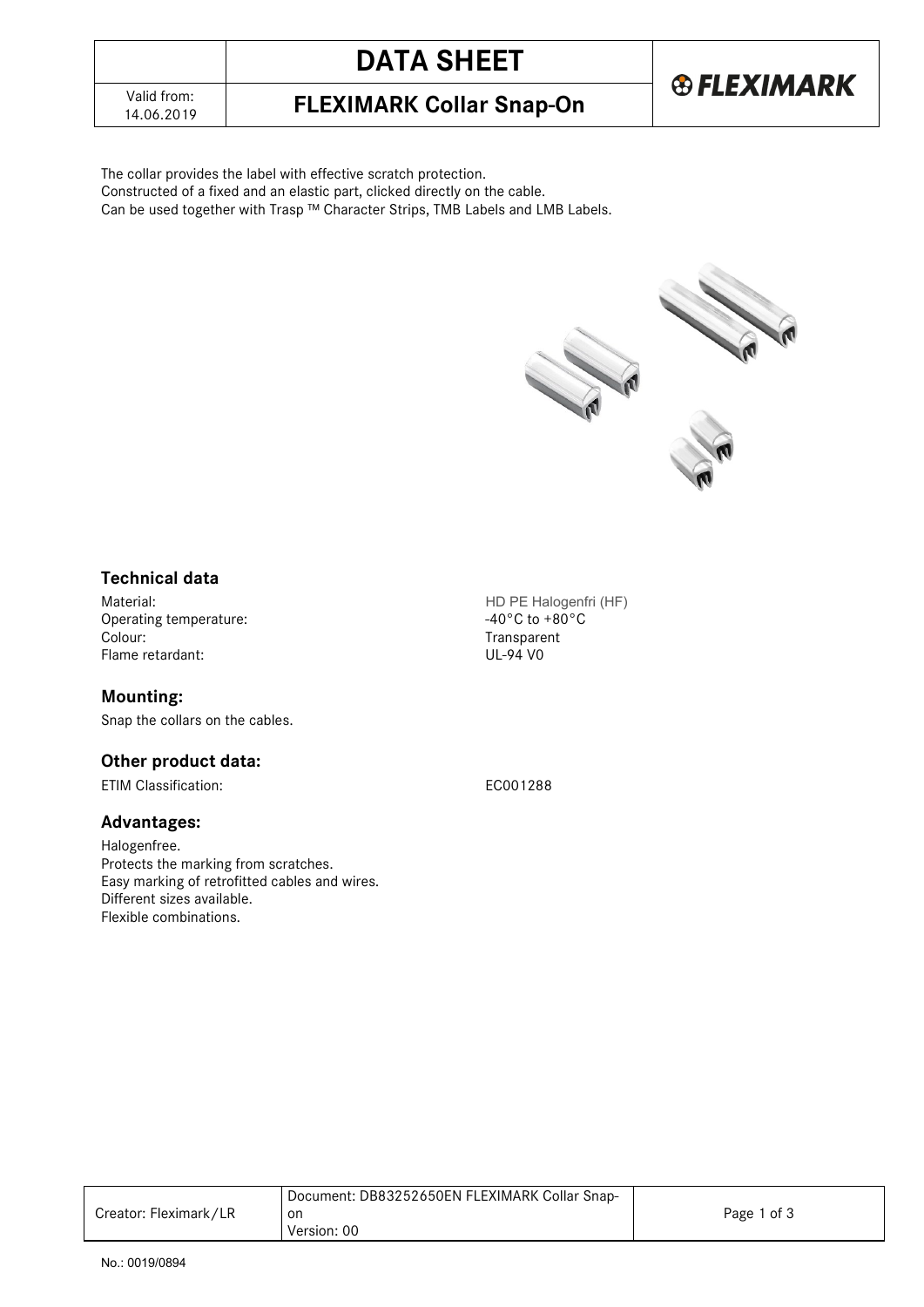## **DATA SHEET**

### 14.06.2019 **FLEXIMARK Collar Snap-On**

### **® FLEXIMARK**

### **Product data:**

| E-nummer | <b>LAPP</b> | Designation               | Cable Ø   | Length | Colour      | Quantity |
|----------|-------------|---------------------------|-----------|--------|-------------|----------|
|          | Article No. |                           | (mm)      | (mm)   |             | /PU      |
| 2972263  | 83252650    | Collar Snap-on 2-3,5/10mm | $2 - 3.5$ | 10     | Transparent | 1000     |
| 2972264  | 83252651    | Collar Snap-on 2-3,5/15mm | $2 - 3,5$ | 15     | Transparent | 1000     |
| 2972265  | 83252695    | Collar Snap-on 2-3,5/23mm | $2 - 3,5$ | 23     | Transparent | 500      |
| 2972266  | 83252652    | Collar Snap-on 2-3,5/30mm | $2 - 3.5$ | 30     | Transparent | 500      |
| 2972267  | 83252653    | Collar Snap-on 2,8-5/10mm | $2,8-5$   | 10     | Transparent | 1000     |
| 2972268  | 83252654    | Collar Snap-on 2,8-5/15mm | $2,8-5$   | 15     | Transparent | 1000     |
| 2972269  | 83252696    | Collar Snap-on 2,8-5/23mm | $2,8-5$   | 23     | Transparent | 500      |
| 2972270  | 83252655    | Collar Snap-on 2,8-5/30mm | $2,8-5$   | 30     | Transparent | 500      |
| 2972271  | 83252656    | Collar Snap-on 5-8/10mm   | $5 - 8$   | 10     | Transparent | 500      |
| 2972272  | 83252657    | Collar Snap-on 5-8/15mm   | $5 - 8$   | 15     | Transparent | 500      |
| 2972273  | 83252697    | Collar Snap-on 5-8/23mm   | $5 - 8$   | 23     | Transparent | 200      |
| 2972274  | 83252658    | Collar Snap-on 5-8/30mm   | $5 - 8$   | 30     | Transparent | 200      |
| 2972275  | 83252659    | Collar Snap-on 8-10/10mm  | $8 - 10$  | 10     | Transparent | 500      |
| 2972276  | 83252660    | Collar Snap-on 8-10/15mm  | $8 - 10$  | 15     | Transparent | 500      |
| 2972277  | 83252698    | Collar Snap-on 8-10/23mm  | $8 - 10$  | 23     | Transparent | 500      |
| 2972278  | 83252661    | Collar Snap-on 8-10/30mm  | $8 - 10$  | 30     | Transparent | 200      |

| Creator: Fleximark/LR | Document: DB83252650EN FLEXIMARK Collar Snap-<br>on<br>Version: 00 | Page 2 of 3 |
|-----------------------|--------------------------------------------------------------------|-------------|
|                       |                                                                    |             |